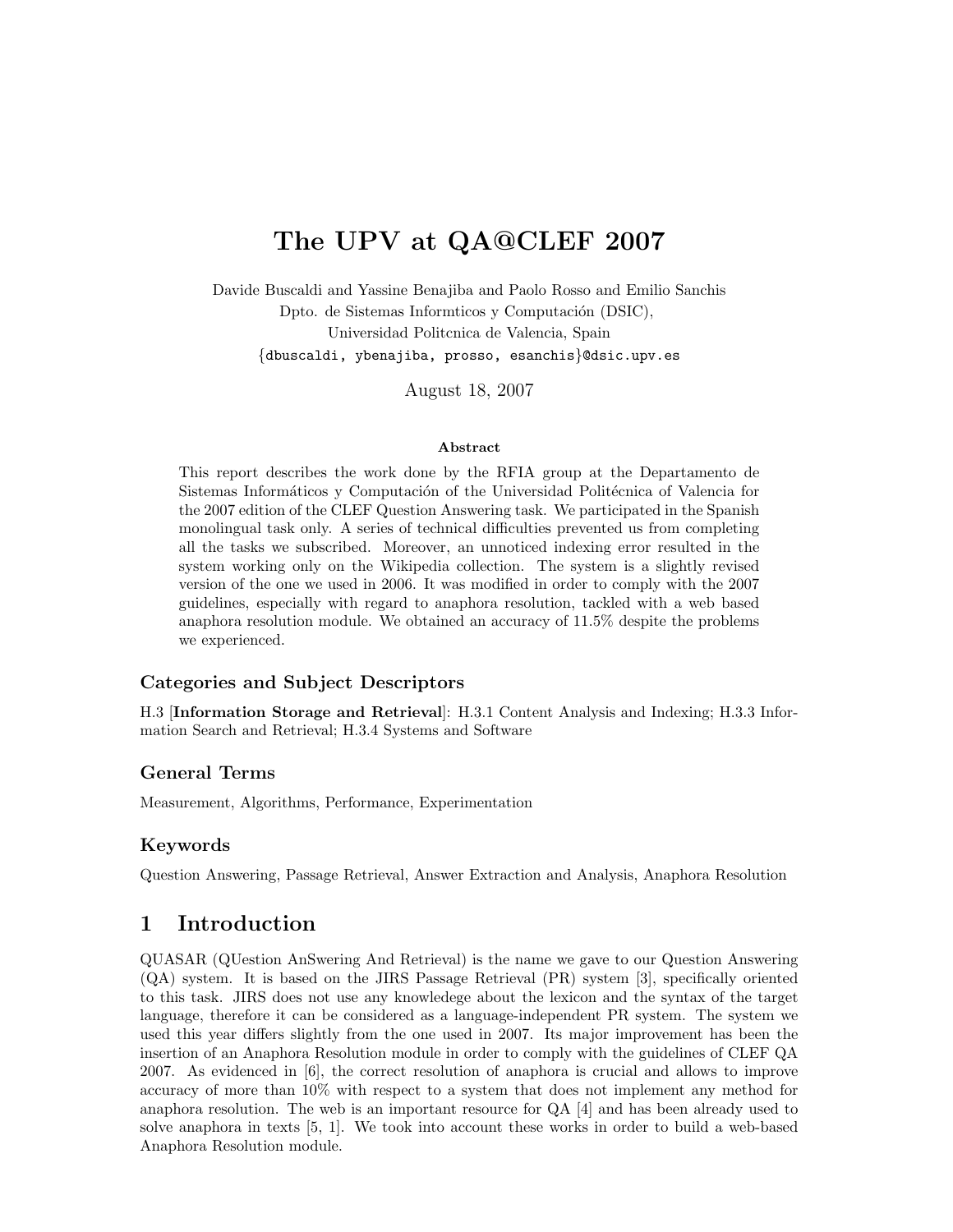In the next section, we describe the structure and the building blocks of our QA system, including the new Anaphora Resolution module. In section 3 we discuss the results of QUASAR in the 2007 CLEF QA task.

## 2 System Architecture

In Fig.1 we show the architecture of the system used by our group at the CLEF QA 2007.



Figure 1: Diagram of the QA system

The user question is first examined by the Anaphora Resolver. This module will pass the question to QUASAR in order to obtain the answer that will be used in the following questions of the same group (i.e., questions over the same topic) for the anaphora resolution. The AR hands over the eventually reformulated question to the *Question Analysis* module, which is composed by a *Question Analyzer* that extracts some constraints to be used in the answer extraction phase, and by a *Question Classifier* that determines the class of the input question. At the same time, the question is passed to the *Passage Retrieval* module, which generates the passages used by the Answer Extraction (AE) module together with the information collected in the question analysis phase in order to extract the final answer.

### 2.1 Anaphora Resolution Module

The anaphora resolution module is the first or last module of the system (depending on the viewpoint). It carries out its work in 5 basic steps: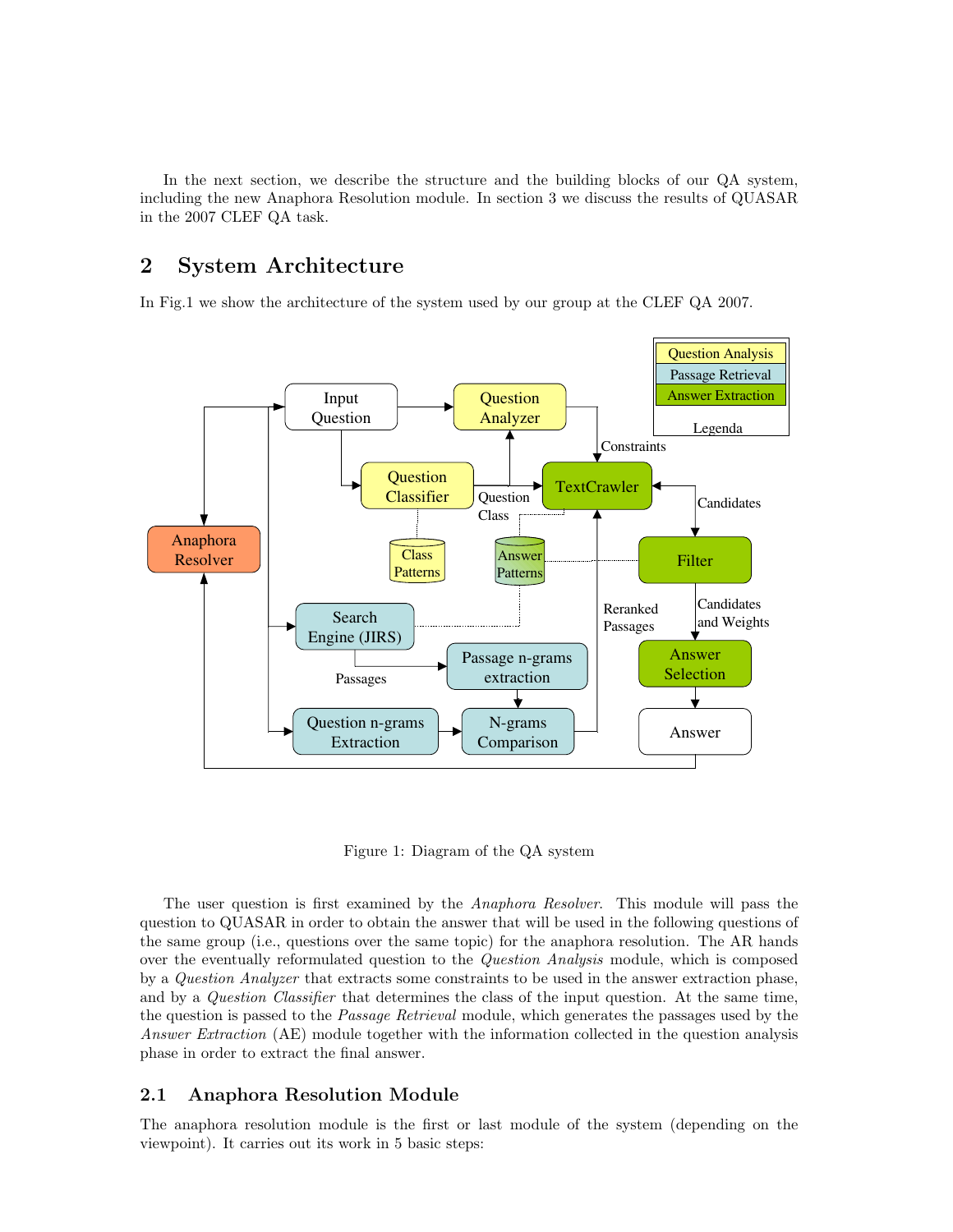- Step 1: Using patterns in this step the module induces the different entity names, temporal and number expressions occuring in the first question of a group.
- Step 2 : For each question of the group the module replaces the entity names which occured in the first question (which is most likely to contain the target) and occur only partially the others. For instance if the first question was "Cu´al era el aforo del Estadio Santiago Bernab´eu en los años 80?" and another question within the same group was "Quién es el dueño del estadio?", "estadio" in the second question is replaced by "Estadio Santiago Bernabéu".
- Step 3: In this step the module focuses on pronominal anaphora and uses a web count to decide on weither to replace the anaphora with the answer of the previous question or with one of the entity names occuring in the first question of the group. For instance, if the first question was "Cómo se llama la mujer de Bill Gates?" and another question is "En qué universidad estudiaba él cuando creó Microsoft?" the module would check the Web counts of both "Bill Gates creó Microsoft" and "Melinda Gates creó Microsoft" and then replace the anaphora which whould change the second question to "En qué universidad estudiaba Bill Gates cuando creó Microsoft?". However, in the Spanish language pronominal anaphora tend to be absent in the sentence for instance "En que año se fundó?" and this kind of questions are handled in Step 5 (see below).
- Step 4: The other type of anaphora left to resolve are the possessive anaphora. Similarily to the previous step the module decides on how to change the question using web counts. For instance, if we take the same example mentioned in Step 2 and we say that a third question was "Cuánto dinero se gastó durante su ampliación entre 2001 y 2006?", the module would check the web counts of both "ampliación del Estadio Santiago Bernabéu" and "ampliación" del Real Madrid Club de Fútbol" and change the question in order to become "Cuánto" dinero se gastó durante ampliación del Estadio Santiago Bernabéu entre 2001 y 2006?".
- Step 5: For the questions which have not been changed during any of the previous steps the module adds at the end of the question the entity name which has been found in the first question.

## 2.2 Question Analysis Module

This module obtains both the expected answer type (or class) and some constraints from the question. The different answer types that can be treated by our system are the same of 2006 [2]. Each category is defined by one or more patterns written as regular expressions. If a question matches more than one pattern, it is assigned the label of the longest matching pattern, on the basis of the assumption that longest patterns are less generic than shorter ones. Questions that do not match any defined pattern are labeled with  $OTHER$ . The patterns have been slightly modified since our 2006 participation.

The Question Analyzer has the purpose of identifying the constraints to be used in the AE phase. These constraints are made by sequences of words extracted from the POS-tagged query by means of POS patterns and rules, mostly language-dependent. For instance, in English, a pair adjective - noun (such as Russian president) is considered as a relevant pattern. The POS-taggers used were the SVMtool<sup>1</sup> for English and Spanish, and the TreeTagger<sup>2</sup> for Italian and French.

There are two classes of constraints: a target constraint, which is the word of the question that should appear closest to the answer string in a passage, and zero or more *contextual* constraints, keeping the information that has to be included in the retrieved passage in order to have a chance of success in extracting the correct answer. There is always only one target constraint for each question, but the number of contextual constraint is not fixed.

<sup>1</sup>http://www.lsi.upc.edu/ nlp/SVMTool/

<sup>2</sup>http://www.ims.uni-stuttgart.de/projekte/corplex/TreeTagger/DecisionTreeTagger.html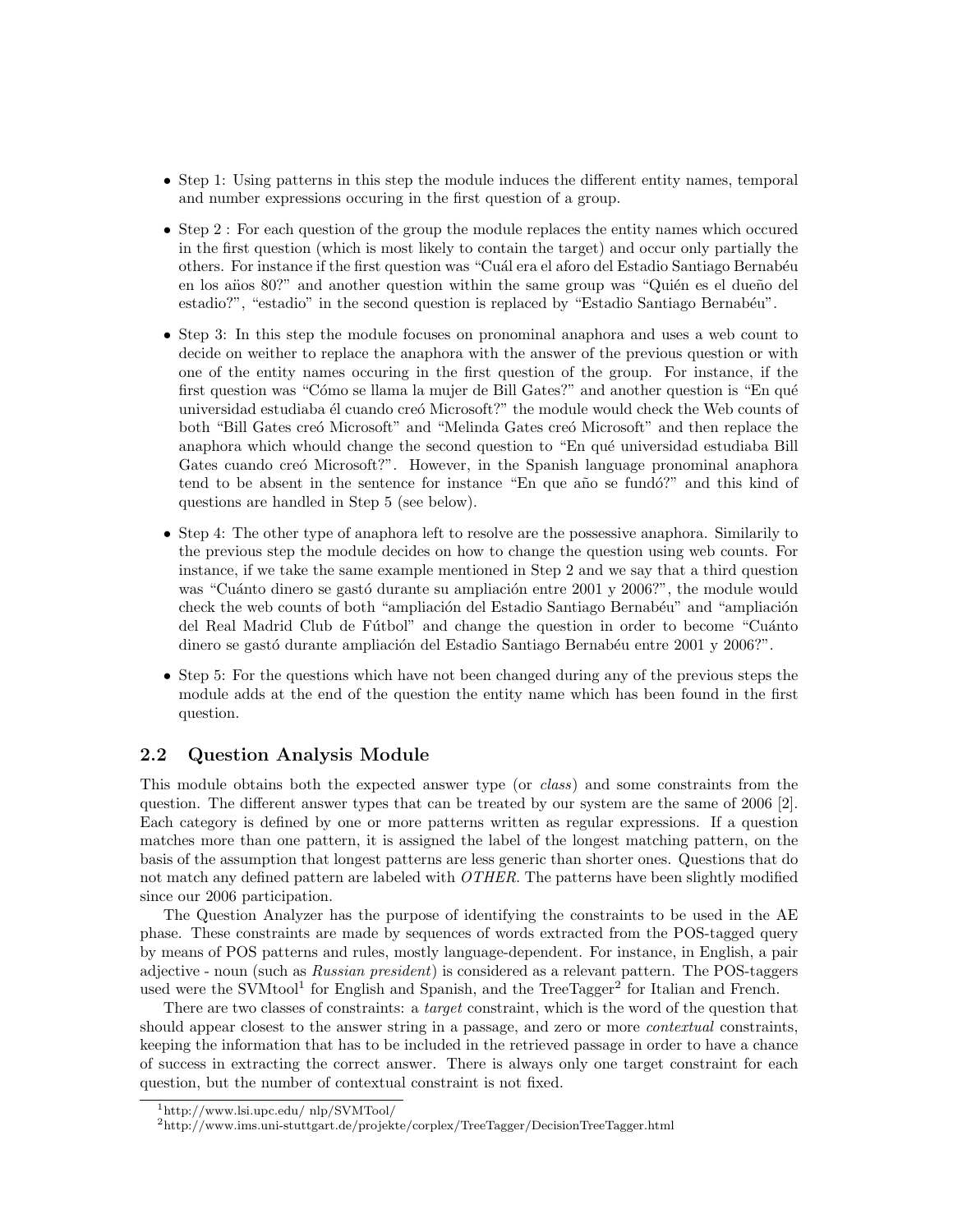### 2.3 Passage Retrieval Module (JIRS)

Passages with the relevant terms (i.e., without stopwords) are found by the Search Engine using the classical IR system. Sets of unigrams, bigrams, ..., n-grams are extracted from the extended passages and from the user question. In both cases, n will be the number of question terms. With the n-gram sets of the passages and the user question we will make a comparison in order to obtain the weight of each passage. The weight of a passage will be heavier if the passage contains greater n-gram structures of the question. A complete description of JIRS is outside the scope of this paper and can be found in [3]. JIRS can be obtained at the following URL: http://leto.dsic.upv.es:8080/jirs.

#### 2.4 Answer Extraction

The input of this module is constituted by the  $n$  passages returned by the PR module and the constraints (including the expected type of the answer) obtained through the Question Analysis module. The positions of the passages in which occur the constraints are marked before passing them to the text analyzers ( $TextCrawlers$ ). One of these analyzers is instantiated for each of the  $n$  passages with a set of patterns for the expected type of the answer and a pre-processed version of the passage text.

The TextCrawler begins its work by searching all the passage's substrings matching the expected answer pattern. Then a weight is assigned to each found substring s, depending on the positions of s with respect to the constraints, if s does not include any of the constraint words. If in the passage are present both the target constraint and one or more of the contextual constraints, then the product of the weights obtained for every constraint is used; otherwise, it is used only the weight obtained for the constraints found in the passage.

The Filter module takes advantage of a mini knowledge base in order to discard the candidate answers which do not match with an allowed pattern or that do match with a forbidden pattern. When the Filter module rejects a candidate, the TextCrawler provide it with the next bestweighted candidate, if there is one. Finally, when all TextCrawlers end their analysis of the text, the Answer Selection module selects the answer to be returned by the system. The following strategies apply:

- Simple voting (SV): The returned answer corresponds to the candidate that occurs most frequently as passage candidate.
- Weighted voting (WV): Each vote is multiplied for the weight assigned to the candidate by the TextCrawler and for the passage weight as returned by the PR module.
- Maximum weight (MW): The candidate with the highest weight and occurring in the best ranked passage is returned.
- Double voting (DV): As simple voting, but taking into account the second best candidates of each passage.
- Top (TOP): The candidate elected by the best weighted passage is returned.

We used the Confidence Weighted Score (CWS) to select the answer to be returned to the system. For each candidate answer we calculated the CWS by dividing the number of strategies giving the same answer by the total number of strategies (5), multiplied for other measures depending on the number of passages returned  $(n_p/N)$ , where N is the maximum number of passages that can be returned by the PR module and  $n_p$  is the number of passages actually returned) and the averaged passage weight. The final answer returned by the system is the one with the best CWS. Our system always return only one answer (or NIL), although 2006 rules allowed to return more answers per question. The weighting of NIL answers is slightly different, since is obtained as  $1 - n_p/N$  if  $n_p > 0$ , 0 elsewhere.